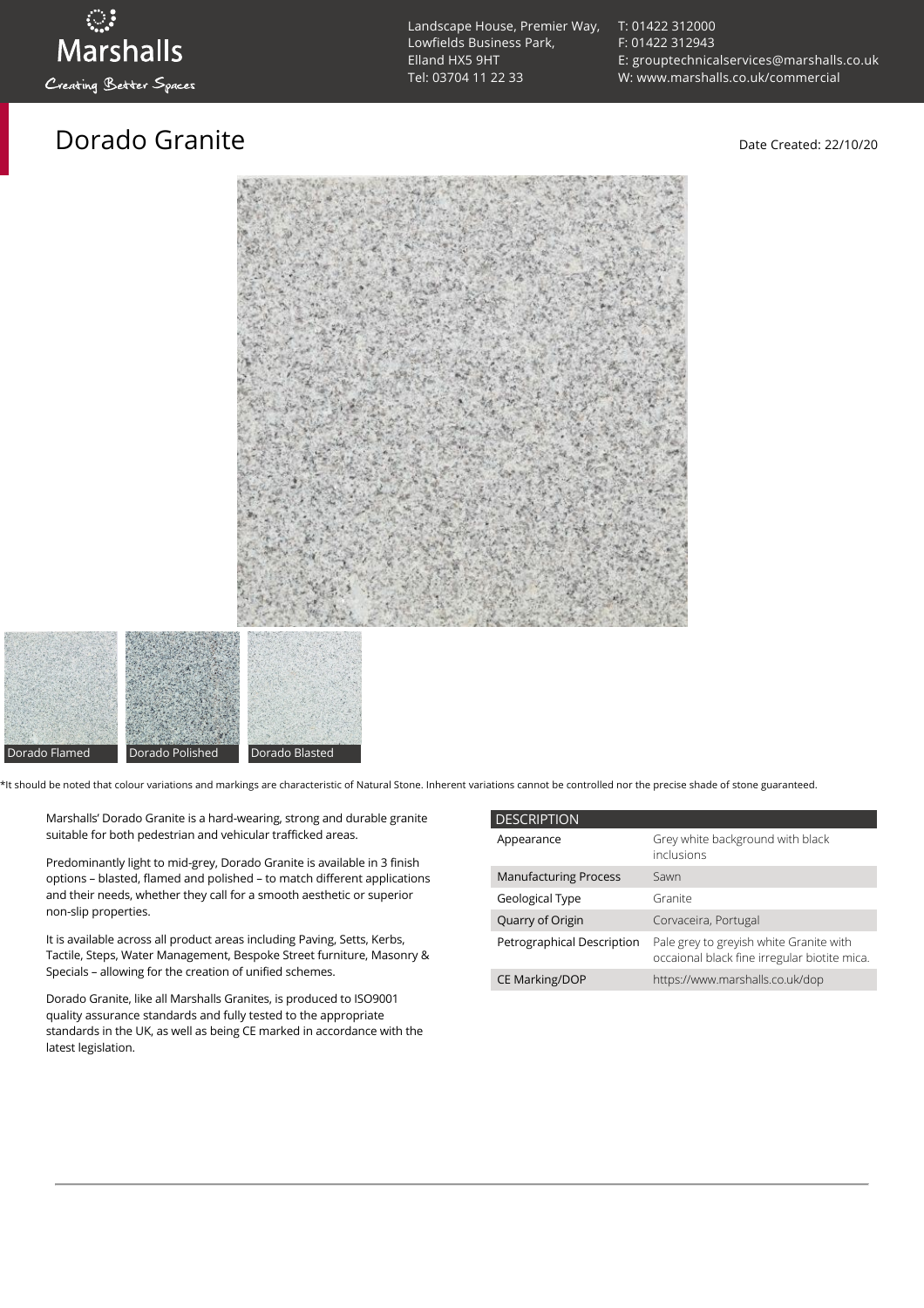## Dorado Granite **Date Created: 22/10/20**

| Lowfields Business Park,<br>Elland HX5 9HT<br>Tel: 03704 11 22 33 |
|-------------------------------------------------------------------|
|                                                                   |

Landscape House, Premier Way,

[T: 01422 312000](tel:01422%20312000) [F: 01422 312943](tel:01422%20312943) [E: grouptechnicalservices@marshalls.co.uk](mailto:grouptechnicalservices@marshalls.co.uk) [W: www.marshalls.co.uk/commercial](https://www.marshalls.co.uk/commercial)

| <b>MANUFACTURING</b>       |                                                                                                                                                                |  |  |  |
|----------------------------|----------------------------------------------------------------------------------------------------------------------------------------------------------------|--|--|--|
| Materials Control          | CE Marked to BS EN 1341 Paving, 1342<br>Setts, 1343 Kerbs                                                                                                      |  |  |  |
| <b>SUSTAINABILITY</b>      |                                                                                                                                                                |  |  |  |
| <b>ERI Score</b>           | Our Score: 4.2<br>Cluster Score: 3.6                                                                                                                           |  |  |  |
| <b>FURTHER INFORMATION</b> |                                                                                                                                                                |  |  |  |
| Cleaning & Maintenance     | Available on request                                                                                                                                           |  |  |  |
| Contact Us                 | For technical information on the design,<br>specification and construction when<br>utilising the product, contact Group<br>Technical Services on 0370 411 2233 |  |  |  |

| PHYSICAL PROPERTIES               |                                                                                                                                                                                                                                                                                                                                                                                                                                                                                                                      |
|-----------------------------------|----------------------------------------------------------------------------------------------------------------------------------------------------------------------------------------------------------------------------------------------------------------------------------------------------------------------------------------------------------------------------------------------------------------------------------------------------------------------------------------------------------------------|
| Work Dimensions (mm)              | 450 x 450 x 50<br>600 x 600 x 50<br>$900 \times 600 \times 50$<br>200 x 100 x 50<br>300 x 150 x 50<br>300 x 200 x 50<br>450 x 450 x 60<br>$900 \times 450 \times 60$<br>$600 \times 600 \times 60$<br>$900 \times 600 \times 60$<br>$200 \times 100 \times 60$<br>300 x 100 x 60<br>300 x 150 x 60<br>300 x 200 x 60<br>$900 \times 600 \times 70$<br>200 x 100 x 70<br>300 x 100 x 70<br>300 x 150 x 70<br>300 x 200 x 70<br>450 x 450 x 70<br>900 x 450 x 50<br>900 x 450 x 70<br>600 x 600 x 70<br>300 x 100 x 50 |
| Abrasion Resistance (mm)          | 15.5mm (Mean value to EN 14157:<br>$2004$ (Hev = 16mm))                                                                                                                                                                                                                                                                                                                                                                                                                                                              |
| Durability (Freeze-thaw)          | 15.9/14.7 MPa (Mean values to EN<br>12371:2006)                                                                                                                                                                                                                                                                                                                                                                                                                                                                      |
| <b>Material Density</b>           | 2630 kg/m <sup>3</sup> (Mean value to EN<br>1936: 2006)                                                                                                                                                                                                                                                                                                                                                                                                                                                              |
| Open Porosity (%)                 | 0.7% (Mean value to EN 1936 :<br>2006)                                                                                                                                                                                                                                                                                                                                                                                                                                                                               |
| Compressive Strength (MPa)        | 179 MPa (Mean value to EN 1926:<br>$2006$ (Lev = 147 MPa))                                                                                                                                                                                                                                                                                                                                                                                                                                                           |
| Water Absorption (%)              | 0.3% (Mean value to EN 13755:<br>2008 (Hev = 0.3%)                                                                                                                                                                                                                                                                                                                                                                                                                                                                   |
| Transverse/FlexuralSplit/Breaking | 15.9 MPa (Mean value to EN 12372<br>: 2006 (Lev = 15.1 MPa))                                                                                                                                                                                                                                                                                                                                                                                                                                                         |

| <b>TEXTURE SPECIFIC PROPERTIES</b>  |        |          |                |  |  |  |
|-------------------------------------|--------|----------|----------------|--|--|--|
|                                     | Flamed | Polished | <b>Blasted</b> |  |  |  |
| Slip Resistance<br>(BS 14231) (Dry) | 92     | 55       | 93             |  |  |  |
| Slip Resistance<br>(BS 14231) (Wet) | 73     |          | 81             |  |  |  |